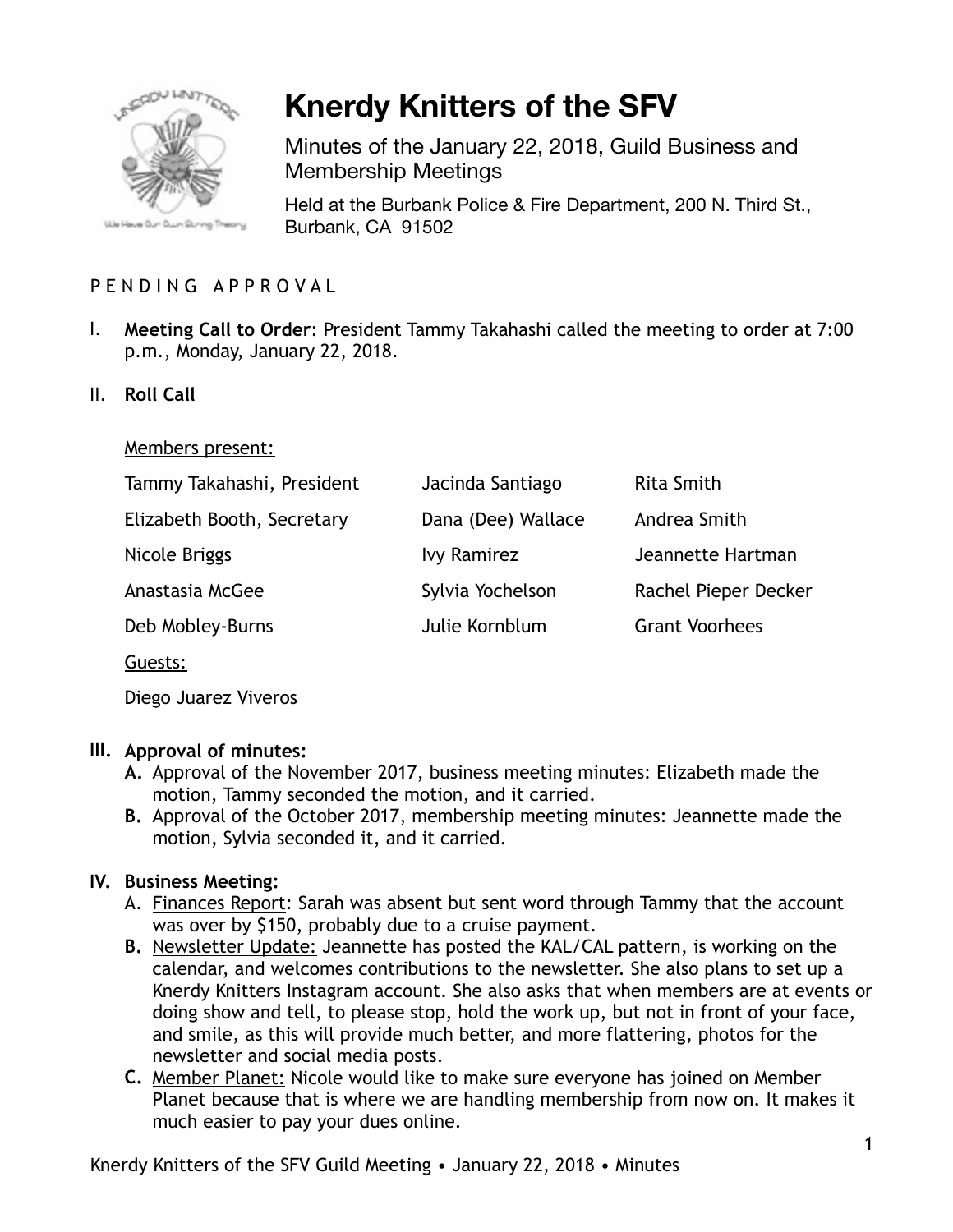#### **V. Membership Meeting: A. Events and Projects**

- 1. Charity Projects: Rachel is hoping to set up meetups on Thursday nights when we are not meeting at Guild Hall to work on Knitted Knockers. All the information about Knitted Knockers is on the Knerdy Knitters website, and she will be sending Meetup invites out soon.
- 2. Knit- and Crochet-Along: The patterns are on the website and Jacinda brought a KAL sample. Tammy and Anastasia brought CAL samples, and Anastasia recommends using the chart given with the CAL pattern instead of the written instructions. Patterns are free on Ravelry.

The 2018 theme challenge will be literature and books. Make anything in any craft inspired by a favorite book or piece of literature. Must be a member to enter and item, and project must be made in 2018.

- 3. Guild Hall: Our meetup is set for the first Thursday of February, but we would like to find a new venue due to how noisy and busy Guild Hall has become. Ivy will look into Fuddruckers and Corral Cafe.
- 4. Cruise Update: The cruise will be June 1-4, leaving at 4:30 p.m. from Long Beach and going to Ensenada. We will return by 8:00 a.m. on Monday. If you plan to go, a \$100 deposit is due immediately with the remainder due on April 1. A bottle of wine is included with each cabin, and there will be a cocktail party for our group.
- 5. Lace Workshop: The workshop will be January 29 at the Community Service Center building, 150 N. Third St., Burbank. Rita will prop open side door if main doors are not open. \$5 for non-members, free for members. Please bring a copy of the KAL pattern, needles 1 size up than you would usually use for your yarn, and your yarn.
- 6. Retreat: Deb has been researching options, and we have decided not to go to Ojai due to the natural disasters. It was decided to book Lakeside Manor in Big Bear instead. It is \$402/night with 16 beds, and there are 2 yarn stores in Big Bear.
- 7. Topdown Sweater Class: Virginia will be teaching this class starting February 22. It is \$25.00 and starts at 7:00 p.m.

## **B. Show and Tell:**

- 1. Tammy: Red and gray CAL shawl, which will be made into a bolero.
- 2. Nicole: Open mesh sleeve for a WIP black sweater.
- 3. Julie: Finished her 2017 CAL blanket.
- 4. Rachel: Working on a gray version of the 2018 CAL.
- 5. Deb: Aqua and purple CAL shawl, Lion Brand Shawl in a Ball crocheted scarf.
- 6. Anastasia: Finished a fox lovey as a baby gift, working on a green version of the 2018 CAL shawl, and finished the knitted portion of a scarlett and gray scarf.
- 7. Grant: Working on a gray blanket.
- 8. Diego: Working on a his own cape design in tapestry crochet.